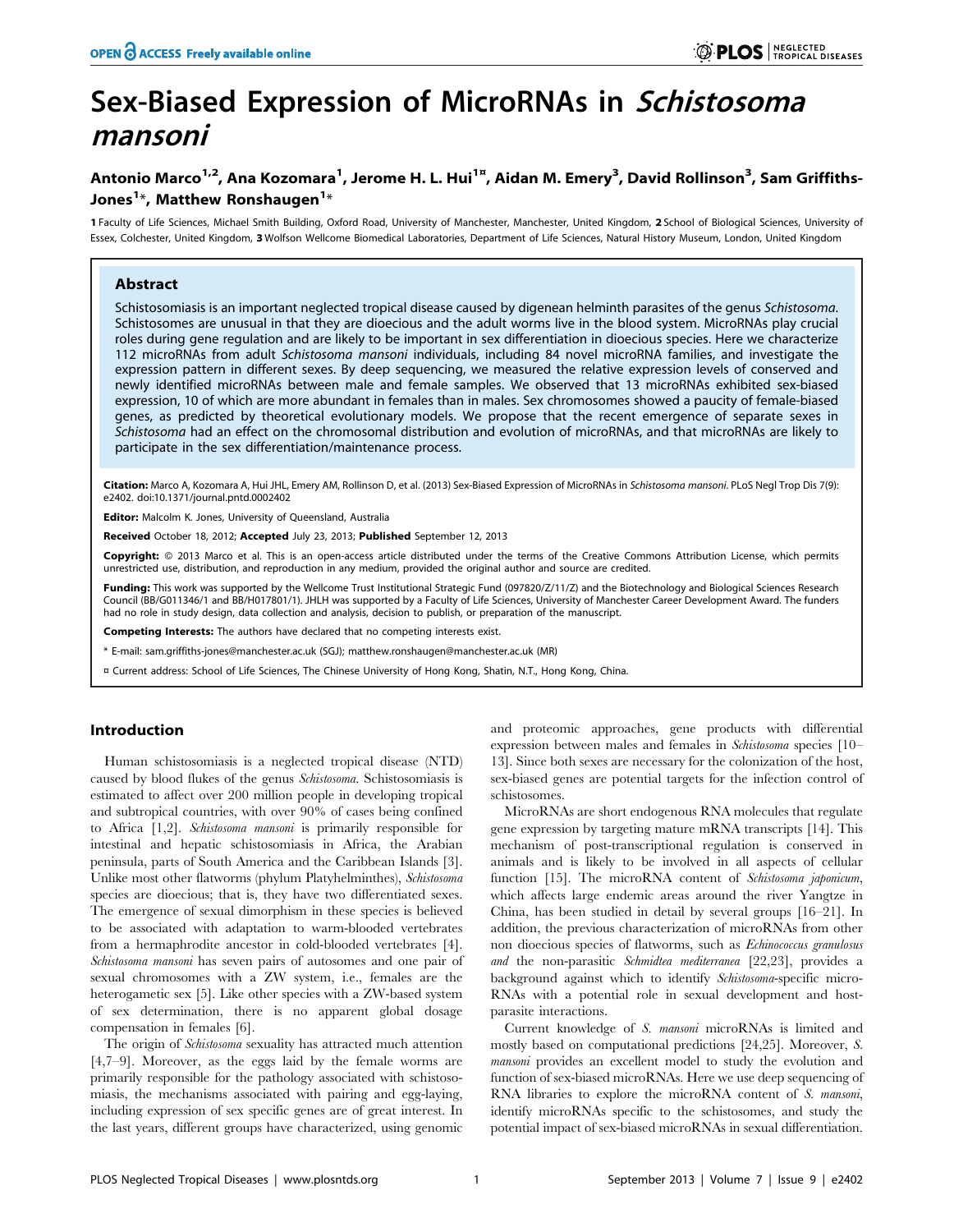#### Author Summary

Schistosomiasis is the second most common disease caused by a parasite, affecting over 200 million people. The parasites involved are flatworms of the genus Schistosoma. Unlike most non-parasitic flatworms, Schistosoma species have separate sexes, and the emergence of sex has been associated with the development of a parasitic lifestyle. The identification of gene products that are expressed in a sex-biased fashion permits the study of the origin of sexual dimorphism and, in the case of the schistosomes, the evolution of a human parasite. Here we investigated the differential expression of microRNAs in male and female individuals of the species Schistosoma mansoni. MicroRNAs are crucial gene regulators. We observed that many new microRNAs emerged in the evolutionary lineage leading to the schistosomes. However, many sex-biased microRNAs were present in the hermaphrodite ancestor of the flatworms, and therefore acquired sex-biased expression later on. Our results suggest that changes in microRNA expression patterns were associated with the emergence of separate sexes in the schistosomes.

#### Results

#### The microRNAs of Schistosoma mansoni

We have used small RNA deep sequencing to identify a total of 112 microRNAs in adult S. mansoni (Table 1, Supplementary Files S1 and S2). Valid microRNA candidates were required to have reads mapping to both arms of the precursor sequences (representing mature microRNA and microRNA\* sequences) except for those with a previously validated homolog (see Materials and Methods). Our microRNA annotation procedure was intentionally conservative: we may not have detected some bona fide microRNAs, but our predictions are of high confidence.

De Souza Gomes et al. [25] computationally identified 42 microRNA loci in S. mansoni, significantly expanding the previous set of 6 microRNAs [16,24]. We confirmed 20 of these (Table 1), all conserved in other species. We failed to detect the remaining 23. All but two of the unconfirmed microRNAs were not conserved in other flatworms. A second recent work characterized 211 novel microRNAs in S. mansoni by cloning of small RNA sequences from adults and schistosomulas [26]. However, the majority of the candidate microRNAs map to many positions in the genome and only a few are reported to be within putative precursor hairpin structures. Indeed, only two of the reported 211 microRNAs were confirmed in our analyses (mir-71a and let-7). We identify 92 microRNAs not previously annotated in S. mansoni, eight with obvious homologs in other species (Table 1). Amongst these, we show that the deeply-conserved mir-124 locus produces microRNAs from both genomic strands in S. mansoni (Supplementary File S2). The remaining 84 novel predictions had no detectable similarity with any known microRNA.

To characterize the microRNAs conserved in the parasitic Schistosoma genus, we compared our sequenced microRNAs with those already described for  $S.$  japonicum  $[17-19,21]$ . We found that 26 out of our 112 microRNAs were conserved between these two species (Figure 1). In order to determine how many of those 26 are specific to the Schistosoma lineage, we searched the genomes of the flatworms Schmidtea mediterranea [22] and Dugesia japonica [27] for homologous sequences. Strikingly, all known microRNAs conserved between Schistosoma species were also conserved in other flatworms. We also detected a set of S. japonicum homologs for 12 of our newly identified S. mansoni sequences that were not conserved in other platyhelminthes (Figures 1A and B). Hence, these 12 microRNAs are the first instances of schistosome-specific micro-RNAs.

Homology searches in other animals showed that three microRNAs are specific to platyhelminthes: mir-755, mir-2162 and mir-8451 (Figure 1A). Thirteen microRNAs are protostomespecific and the remaining 10 are conserved across the animal kingdom (Figure 1A). A total of 71 microRNAs identified in this study are not detected in any other species, and are therefore likely to be S. mansoni specific.

## Sex-biased expression of microRNAs in S.mansoni

To explore potential sex-biased expression, we compared the relative expression levels of the 112 microRNAs in males and females (Figure 2A). We found 13 microRNAs that are differentially expressed between males and females. A significant excess [10] show increased expression in females (Figure 2A, Table 2). We further quantified the relative expression level of all 3 malebiased and 4 of the female-biased microRNAs by real-time PCR (see Materials and Methods). The observed fold changes in our qPCR experiments were consistent with those observed in our RNAseq analysis (Table 3), although the two least biased microRNAs by RNAseq show small and non-significant changes by qPCR.

We next evaluated whether microRNA loci on the sex chromosomes are biased towards differential expression between sexes. The current assembly of the *S. mansoni* genome does not differentiate between Z and W chromosomes. At this stage, we cannot therefore evaluate the two sexual chromosomes separately. In Figure 2B, we plot the relative enrichment of sex-chromosomelinked microRNAs for male and female-biased expression. We observed that the sex chromosome has fewer female-biased microRNAs ( $\sim$ 3-fold change) than expected by chance, although the difference is only marginally significant  $(p = 0.10)$ . The data therefore indicate that microRNA genes with female sex-biased expression may have a tendency to move out of sex chromosomes (see Discussion).

The mir-71/mir-2 microRNA cluster is highly conserved in invertebrates, and it has been shown that this cluster is duplicated in Platyhelminthes [25,28]. Interestingly, one of the clusters (mir-71/2a/2b/2e) is on the sex chromosomes while the other (mir-71b/2f/2d/2c) is on chromosome 5 [25,29]. This has led some authors to postulate that the mir-71/mir-2 clusters may be involved in sexual maturation in Schistosoma [25]. Our analysis reveals that all microRNAs in the autosomal cluster have femalebiased expression, while the sex chromosome cluster does not show any bias (Figure 2A). Interestingly, the two clusters emerged by a duplication in the ancestral lineage leading to Schistosoma, and the multiple copies in other Platyhelminthes [29,30] came from independent duplication events (Supplementary File S4). This example may shed some light on how sex chromosomes evolved in dioecious species (see Discussion).

## Discussion

Although the computational prediction of microRNAs has been useful to understand the biology of small RNAs in S. mansoni [25], sequencing is required to validate the existence of these microRNAs as well as for detecting new sequences. Our work has confirmed the existence of 20 of the microRNAs predicted by de Souza Gomes et al. [25] and we have expanded the S. mansoni microRNA set to 112 loci. We specifically detect microRNAs expressed in sexually mature adults, and microRNAs specifically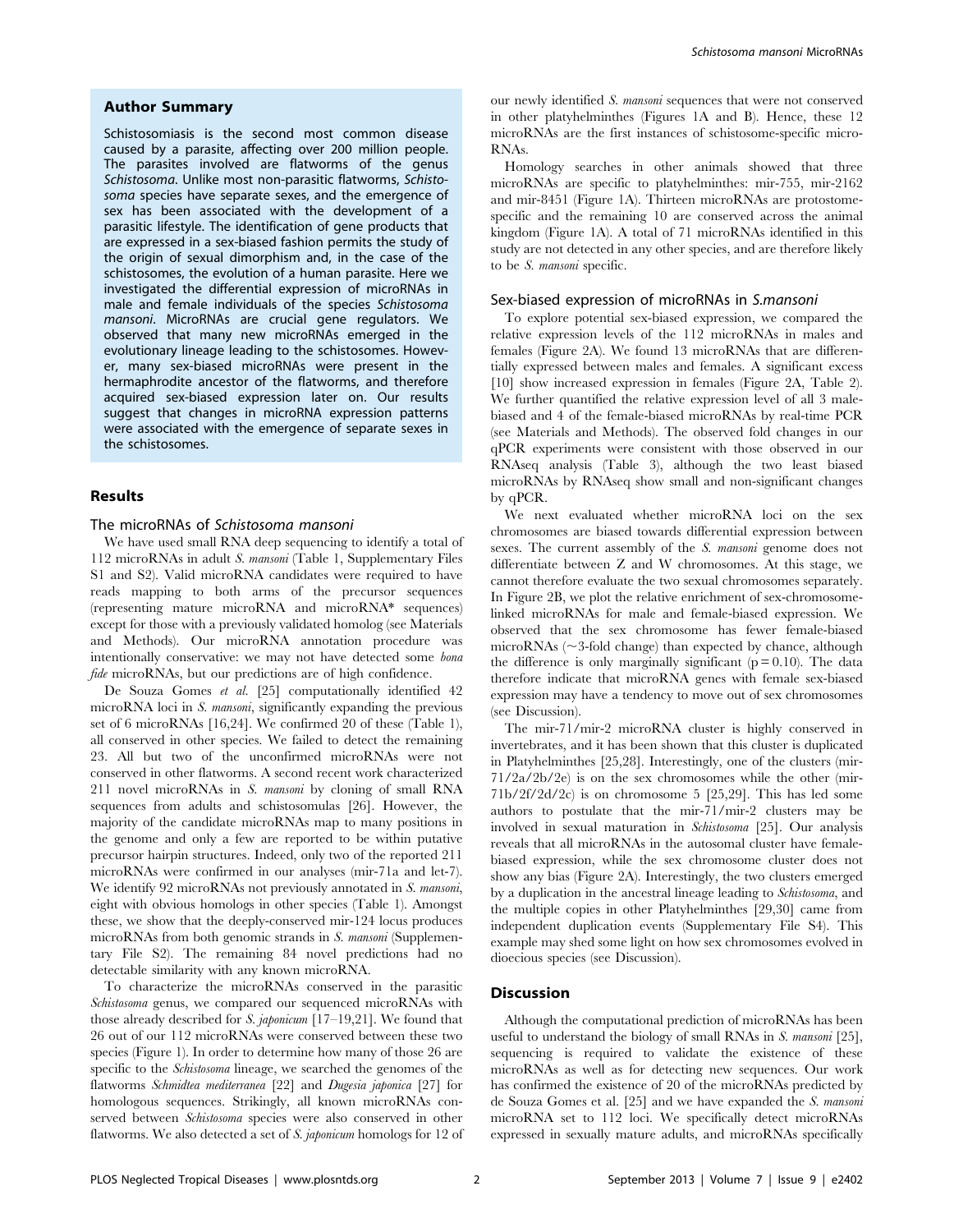# Table 1. MicroRNAs in Schistosoma mansoni.

|                 | <b>Read count</b> |              |                 | <b>Read count</b> |             |                 | Read count |              |
|-----------------|-------------------|--------------|-----------------|-------------------|-------------|-----------------|------------|--------------|
| <b>MicroRNA</b> | SO                | <b>MS</b>    | <b>MicroRNA</b> | SO                | <b>MS</b>   | <b>MicroRNA</b> | <b>SO</b>  | <b>MS</b>    |
| Chromosome 1    |                   |              | Chromosome 3    |                   |             | Chromosome 7    |            |              |
| sma-mir-219     | 5541              | 1608         | sma-mir-8430    | 34                | $\pmb{0}$   | sma-mir-8454    | 137        | $\pmb{0}$    |
| sma-mir-8       | 119               | 9298         | sma-mir-8431    | 57                | $\mathbf 0$ | sma-mir-8455    | 23         | $\mathbf 0$  |
| sma-mir-8403    | 61                | $\mathbf{1}$ | sma-mir-8432    | 53                | $\mathbf 0$ | sma-let-7       | 13605      | 11621        |
| sma-mir-8404    | 23                | 0            | sma-mir-8433    | 24                | 0           | sma-mir-8456    | 38         | 0            |
| sma-mir-125c    | 16027             | 25268        | sma-mir-8434    | 58                | $\mathbf 0$ | sma-mir-8457    | 359        | 25           |
| sma-mir-125a    | 96750             | 159980       | sma-mir-8435    | 379               | 0           | sma-mir-8458    | 17         | 32           |
| sma-mir-8405    | 253               | $\mathbf 0$  | sma-mir-8436    | 33                | $\pmb{0}$   |                 |            |              |
| sma-mir-36a     | 16334             | 26988        | sma-mir-8437    | 515               | 2411        | Chromosome Z/W  |            |              |
| sma-mir-36b     | 25591             | 4404         | sma-mir-8438    | 215               | 0           | sma-mir-1a      | 6102       | 1028         |
| sma-mir-8406    | 668               | 0            | sma-mir-8439    | 91                | 0           | sma-mir-755     | 12259      | 29358        |
| sma-mir-8407    | 360               | $\mathbf{0}$ |                 |                   |             | sma-mir-8459    | 27         | $\mathbf 0$  |
| sma-mir-8408    | 1526              | $\mathbf 0$  | Chromosome 4    |                   |             | sma-mir-96      | 17249      | 234          |
| sma-mir-8409    | 22                | $\mathbf 0$  | sma-mir-8440    | 142               | $\mathbf 0$ | sma-mir-8460    | 578        | $\mathbf 0$  |
| sma-mir-8410    | 19                | 0            | sma-mir-8441    | 28                | 0           | sma-mir-8461    | 38         | $\mathbf 0$  |
| sma-mir-8411    | 301               | $\mathbf 0$  | sma-mir-745     | 93335             | 1888        | sma-mir-1b      | 6220       | 1162         |
| sma-mir-190     | 3591              | 4938         | sma-mir-8442    | 136               | 0           | sma-mir-8462    | 120        | 0            |
| sma-mir-8412    | 18                | $\mathbf 0$  | sma-mir-10      | 52115             | 104344      | sma-mir-8463    | 23         | $\mathbf{0}$ |
| sma-mir-8413    | 36                | 0            | sma-mir-281     | 2903              | 1114        | sma-mir-8464    | 17         | 0            |
| sma-mir-8414    | 133               | $\mathbf 0$  | sma-mir-8443    | 89                | $\mathbf 0$ | sma-mir-8465    | 564        | $\mathbf 0$  |
| sma-mir-8415    | 49                | $\mathbf 0$  | sma-mir-8444    | 59                | 0           | sma-mir-8466    | 497        | 0            |
| sma-mir-8416    | 53                | $\mathbf 0$  | sma-mir-7       | 18242             | 82          | sma-mir-71a     | 24483      | 37197        |
| sma-mir-8417    | 272               | 0            | sma-mir-8445    | 52                | 0           | sma-mir-2a      | 4176       | 8707         |
| sma-mir-8418    | 900               | $\mathbf{0}$ | sma-mir-8446    | 21679             | 0           | sma-mir-2b      | 18940      | 10956        |
| sma-mir-8419    | 37                | 0            |                 |                   |             | sma-mir-2e      | 7426       | 3608         |
| sma-mir-8420    | 26                | $\mathbf 0$  | Chromosome 5    |                   |             | sma-mir-8467    | 278        | $\mathbf 0$  |
|                 |                   |              | sma-mir-2c      | 1459              | 1550        | sma-mir-8468    | 52         | 0            |
| Chromosome 2    |                   |              | sma-mir-2d      | 644               | 924         | sma-mir-8469    | 192        | 0            |
| sma-mir-8421    | 101               | 0            | sma-mir-2f      | 582               | 722         | sma-mir-8470    | 16         | $\mathbf 0$  |
| sma-mir-8422    | 66                | $\mathbf 0$  | sma-mir-71b     | 2374              | 3860        |                 |            |              |
| sma-mir-8423    | 1905              | 0            | sma-mir-8447    | 102               | 1484        | <b>Unplaced</b> |            |              |
| sma-mir-8424    | 288               | $\mathbf 0$  |                 |                   |             | sma-mir-8471    | 248        | 0            |
| sma-mir-8425    | 34                | 0            | Chromosome 6    |                   |             | sma-mir-8472    | 74         | 0            |
| sma-mir-8426    | 61                | $\pmb{0}$    | sma-mir-8448    | 88                | $\mathbf 0$ | sma-mir-2162    | 6486       | 16531        |
| sma-mir-8427    | 39                | 0            | sma-mir-31      | 117               | 14          | sma-mir-8473    | 355        | 0            |
| sma-mir-8428    | 21                | $\mathbf{1}$ | sma-mir-8449    | 25                | $\mathbf 0$ | sma-mir-8474    | 14         | $\mathbf 0$  |
| sma-mir-8429    | 73                | $\mathbf{1}$ | sma-mir-8450    | 297               | 0           | sma-mir-8475    | 1078       | $\mathbf 0$  |
| sma-mir-61      | 21357             | 24648        | sma-mir-8451    | 28                | $\mathbf 0$ | sma-mir-8476    | 183        | $\mathbf 0$  |
|                 |                   |              | sma-mir-124     | 7978              | 1084        | sma-bantam      | 18135      | 175657       |
|                 |                   |              | sma-mir-8452    | 293               | $\mathbf 0$ | sma-mir-8477    | 25         | $\mathbf 0$  |
|                 |                   |              | sma-mir-8453    | 68                | 0           | sma-mir-8478    | 39         | 0            |
|                 |                   |              | sma-mir-124b    | 61                | 0           | sma-mir-8479    | 112        | $\mathbf 0$  |
|                 |                   |              |                 |                   |             | sma-mir-8480    | 74         | 0            |
|                 |                   |              |                 |                   |             | sma-mir-8481    | 597        | 0            |
|                 |                   |              |                 |                   |             | sma-mir-8482    | 52         | 0            |
|                 |                   |              |                 |                   |             | sma-mir-8483    | 21         | 0            |
|                 |                   |              |                 |                   |             | sma-mir-8484    | 187        | 0            |

SO: AB SOLiD sequencing; MS: Illumina MiSeq sequencing. doi:10.1371/journal.pntd.0002402.t001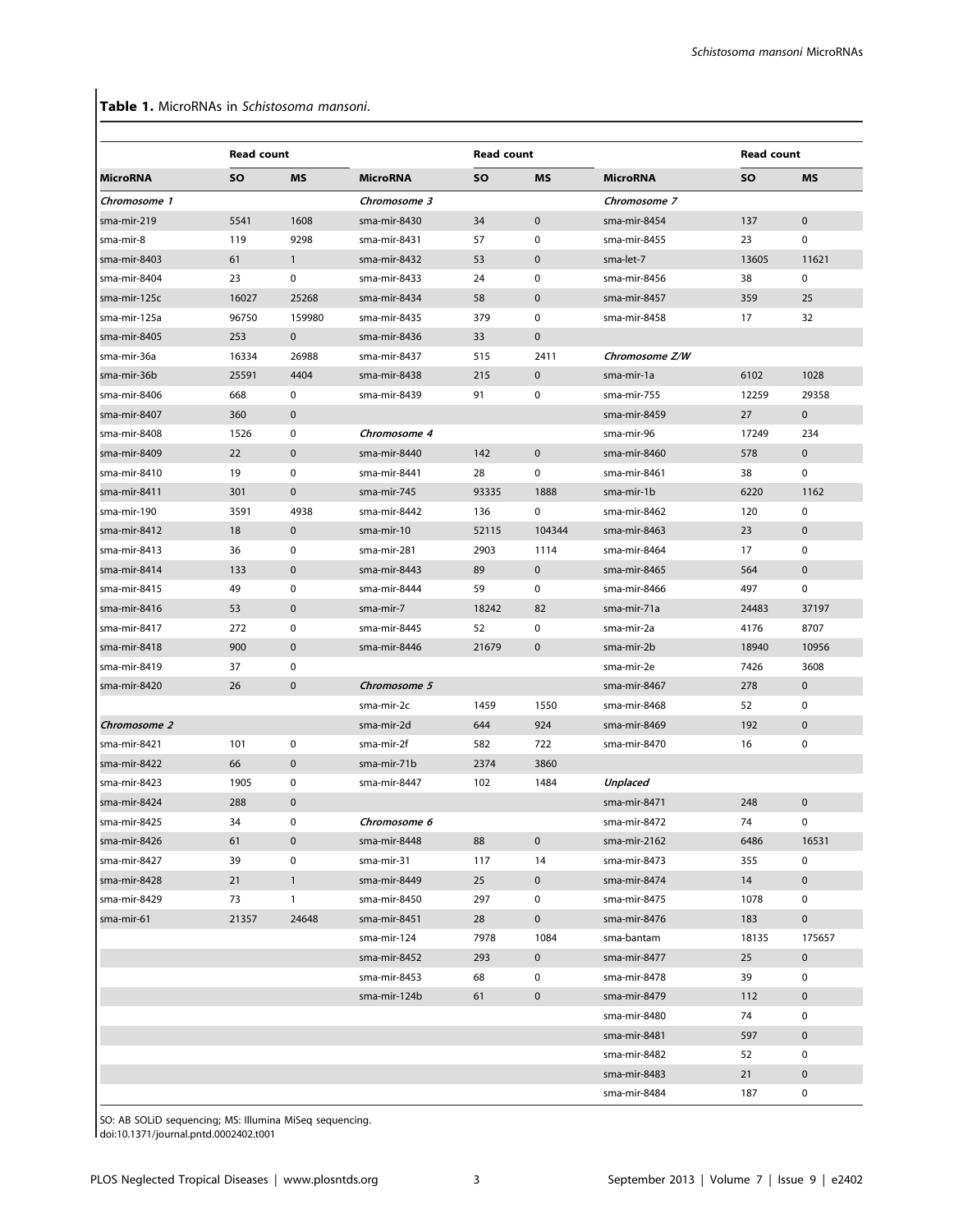

 $\cdot (((\cdot (((\cdot (((\cdot (((\cdot (\cdot \cdot \cdot \cdot \cdot \cdot \cdot \cdot \cdot \cdot \cdot \cdot \cdot \cdot \cdot \cdot \cdot))))))))))))))))))))))))).........$ 

Figure 1. The origin of microRNAs of Schistosoma mansoni. A) MicroRNAs characterized from small RNA libraries and their evolutionary origin based on homology searches. B) Example of a newly discovered microRNA in S. mansoni that is also conserved in S. japonicum. Conserved nucleotides between the two species are shown with a black background. The number of uniquely mapped reads for each sequence in S. mansoni is shown in the right, for both SOLiD and MiSeq datasets. doi:10.1371/journal.pntd.0002402.g001

expressed in other developmental stages (such as schistosomulas) may have escaped our analysis. The use of deep sequencing also permits the characterization of microRNAs produced from both strands of the same locus, and we have identified sense and antisense microRNA production from the mir-124 locus. However, there is no evidence that this microRNA is also bidirectionally transcribed in other species. Indeed, bidirectionally transcribed microRNAs are rare and poorly conserved; only two cases of conserved bidirectional microRNAs are known in protostomes: iab-4 and mir-307 [31].

We observe an excess of microRNAs that exhibit female-biased expression (Figure 2A). This is in agreement with the overall female-bias observed for protein-coding genes in both S. mansoni [10] and S. japonicum [11], although a recent expression analysis in S. japonicum showed no gender bias [13]. Recently, a work in the parasitic nematode Ascaris suum showed that microRNAs are differentially expressed between males and females [32]. Although the differences were small and the targeting properties of male and female microRNAs similar, they reported a tendency of male microRNA to target extracellular proteins [32]. Another work in

A)

**B**)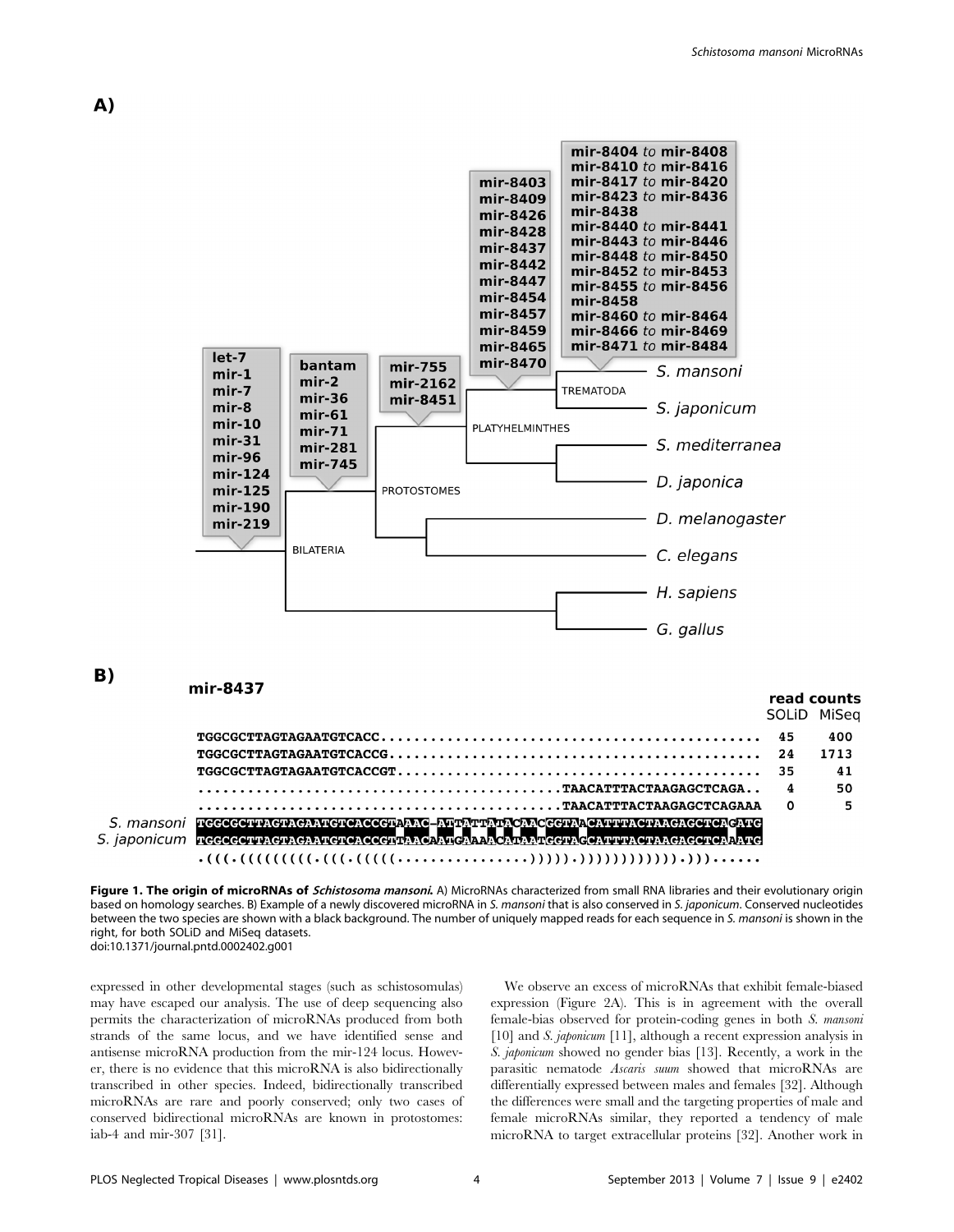

Figure 2. Sex-biased expression of microRNAs in S. mansoni. A) Smear plot of normalized expression levels (log fold-change) for microRNAs in male and female samples against the total read counts (log average count). Black line indicates equal expression in both sexes. Grey lines represent 2 fold changes between samples. Filled circles are microRNAs with a significant expression fold change between sexes (see Materials and Methods). B) Relative enrichment/paucity of sex-biased microRNAs in the sex chromosome (ZW). Each expression level fold-change threshold (x-axis) is plotted against the logarithm of the p-value (Fisher's exact test) for enrichment or paucity in the sex chromosome. doi:10.1371/journal.pntd.0002402.g002

the bird Taeniopygia guttata (zebra finch), suggests that the malebiased expressed microRNA mir-2954 specifically target genes in the Z chromosome, and may be involved in sexual dimorphism in song behavior [33]. Together, these papers and our work point to a general mechanism of microRNA-modulation of sex-specific gene expression.

A recent work shows that some microRNAs are specifically expressed in Schistosoma japonicum eggs [21]. In that work, the authors also measured the microRNA expression levels in males and females. We reanalyse their data and find that two out of our three male-biased microRNAs (mir-1 and mir-61) have a consistent bias in Schistosoma japonicum, while the third is not present in their dataset. Also, five of our female-biased microRNAs also showed a female bias in their work (mir-71b, mir-2c, mir-2d, bantam and mir-31). These findings further validate our results and show that the sex-biased pattern of microRNA expression is evolutionarily conserved between these two species.

Sex-biased gene expression affects the genetic composition of chromosomes, since selection has different effects on sex-biased genes depending on whether they are located on sex chromosomes or on autosomes (reviewed in [34]). Likewise, sex chromosomes have distinctive evolutionary patterns, which affect the genes encoded within [35]. We may therefore expect to see signatures of chromosome evolution in sex-biased microRNAs. Indeed, we observed that microRNAs that are female sex-biased are depleted in the sexual chromosomes (Figure 2B). This may indicate a loss of sex-biased genes at the sex chromosomes. One interesting example is the female-biased mir-71b/2f/2c/2d autosomal microRNA cluster, which has a paralogous copy in the sex chromosome with no biased expression. If a microRNA gene that is selectively advantageous for females becomes part of a sex chromosome (by sexualisation of the chromosome, or otherwise), selection over this gene will be less efficient in the heterogametic sex (females in our case), generating a conflict between expression pattern and chromosomal location. Duplication of a gene into an autosome

| <b>Male-biased expression</b> |                                |                         | Female-biased expression |                                |                      |  |
|-------------------------------|--------------------------------|-------------------------|--------------------------|--------------------------------|----------------------|--|
| microRNA                      | logFC male/female <sup>1</sup> | $q$ -value <sup>2</sup> | microRNA                 | LogFC female/male <sup>1</sup> | q-value <sup>2</sup> |  |
| mir-1b                        | 1.0                            | 0.064                   | mir-8447                 | 4.9                            | < 0.001              |  |
| $min-61$                      | 1.0                            | 0.061                   | $mir-2f$                 | 4.1                            | < 0.001              |  |
| mir-281                       | 1.0                            | 0.071                   | mir-8437                 | 3.9                            | < 0.001              |  |
|                               |                                |                         | $mir-31$                 | 3.4                            | 0.006                |  |
|                               |                                |                         | bantam                   | 2.7                            | < 0.001              |  |
|                               |                                |                         | $mir-2c$                 | 2.4                            | < 0.001              |  |
|                               |                                |                         | mir-2d                   | 2.3                            | < 0.001              |  |
|                               |                                |                         | $mir-71b$                | 1.8                            | < 0.001              |  |
|                               |                                |                         | mir-36b                  | 1.5                            | 0.002                |  |
|                               |                                |                         | mir-755                  | 1.2                            | 0.014                |  |

#### Table 2. MicroRNAs with sex-biased expression.

<sup>1</sup> Log Fold Change after Upper Quartile normalization of Illumina MiSeq read counts.

<sup>2</sup>False discovery rate (q-value) for a dispersion of 0.2 according to edgeR manual (see Methods).

doi:10.1371/journal.pntd.0002402.t002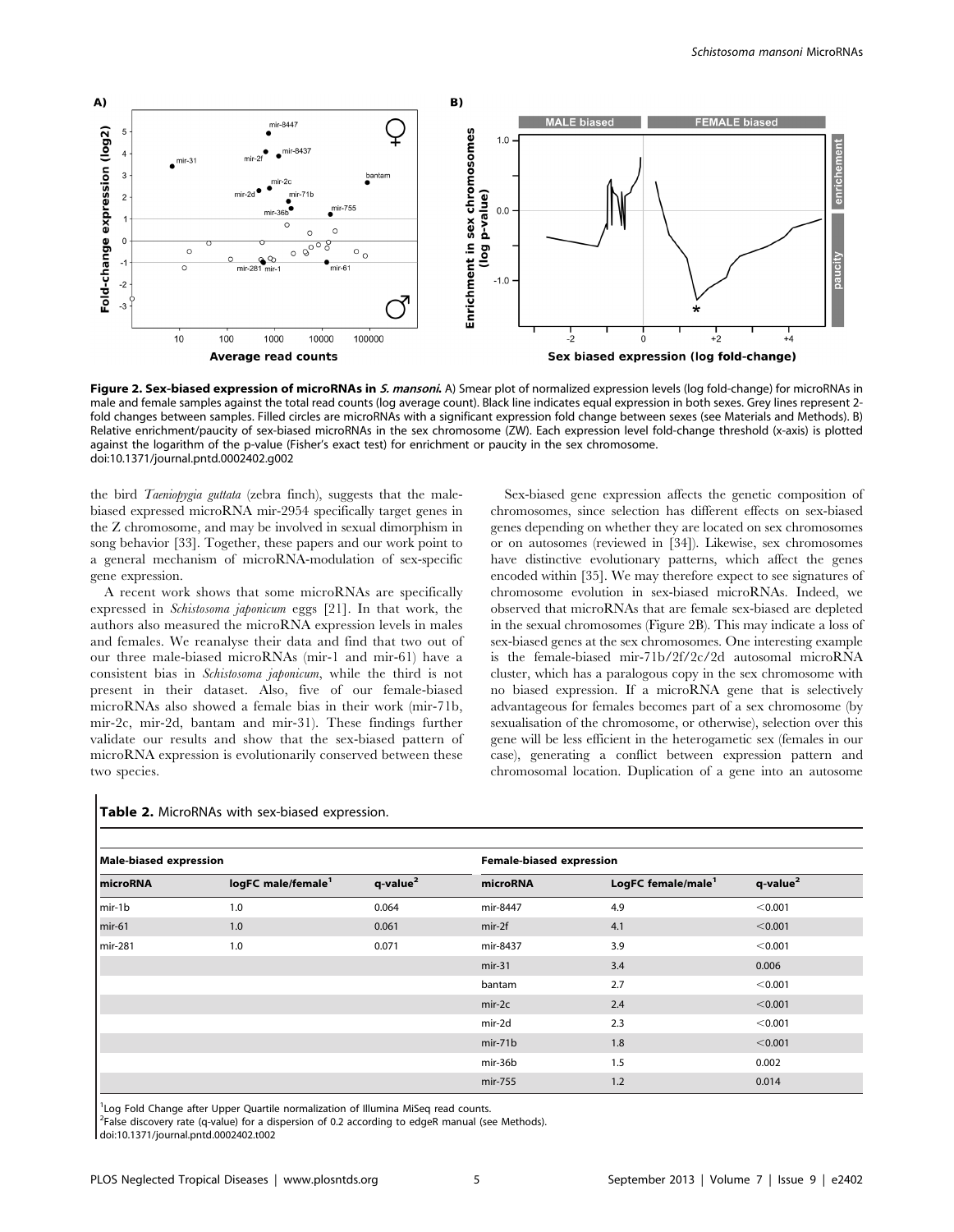Table 3. Real-time PCR validation of sex-biased expressed microRNAs.

|               | microRNA  | qPCR logFC <sup>1</sup> | p-value <sup>2</sup> |
|---------------|-----------|-------------------------|----------------------|
| male-biased   | $mir-1b$  | 0.7                     | 0.179                |
|               | $mir-61$  | 1.4                     | 0.008                |
|               | mir-281   | 0.1                     | 0.493                |
| female-biased | mir-8437  | 4.0                     | < 0.001              |
|               | bantam    | 2.5                     | < 0.001              |
|               | $mir-71b$ | 1.7                     | 0.022                |
|               | $mir-36b$ | 0.2                     | 0.253                |
|               |           |                         |                      |

<sup>1</sup> Log Fold Change for the differences between Ct values for target and control microRNAs.

<sup>2</sup>P-values based on t-test of Ct value differences for three technical replicates. doi:10.1371/journal.pntd.0002402.t003

has been recently proposed as a way to escape such conflict (reviewed in [36]), and the mir-71/mir-2 cluster duplication appears to be an example of this. Although a more comprehensive analysis of duplicated microRNAs with sex-biased expression is required to confirm this, our analysis shows that sex-biased expressed microRNAs have an impact in shaping the genome during evolution.

The study of microRNAs in the schistosomes is of both evolutionary and biomedical interest. First, the recent evolution of a sexual reproductive system from a hermaphrodite ancestor can give clues about how sexuality emerged in other species. Our data are consistent with the acquisition of sex-biased expression of conserved microRNAs soon after the species become dioecious. Second, the characterization of Schistosoma-specific microRNAs may provide new targets for infection control. In this work, we characterize for the first time 12 microRNAs conserved between S. mansoni and S. japonicum but not in other platyhelminthes (nor in other animals). Two of these sequences also showed female-biased expression (mir-8437 and mir-8447). However, some important questions remain to be answered: Are microRNAs conserved in the two studied schistosomes also conserved in other Schistosoma species or in other trematodes? Is sex-biased expression of microRNAs associated with sex-biased expression of their targets? Do other dioecious flatworms have sex-biased expression of microRNAs? The genomic sequencing of more platyhelminthes and characterization of their microRNAs will help us to answer these questions.

# Materials and Methods

# Small RNA extraction, library construction and sequencing

For the detection of expressed microRNAs, female mice (BKW strain) were infected with Belo-Horizonte strain Schistosoma mansoni parasites by paddling in water containing 200 cercariae. Seven weeks after infection, adult schistosomes were collected from the mice post-mortem by hepatic portal perfusion. RNA was extracted from adult schistosome samples with the miRVana miRNA isolation kit (Ambion). We used two sequencing technologies, AB SOLiD and Illumina MiSeq, to sequence S. mansoni small RNA libraries. The extremely deep coverage provided by SOLiD sequencing provides high sensitivity for the discovery of novel microRNAs. We further used Illumina MiSeq sequencing of gender-specific libraries to compare the expression level of microRNAs between males and females. Library construction was performed as previous described [37] using the SOLiD Small RNA Expression Kit (Ambion). SOLiD sequencing was performed at the Center for Genomic Research at the University of Liverpool. We obtained a total of 124,341,126 SOLiD sequence reads from two libraries. For the gender-specific differential expression of microRNAs, we prepared RNA libraries with the miRVana kit from separate male and female samples (provided by Andrew MacDonald and Rinku Rajan at the University of Edinburgh), and prepared libraries for Illumina MiSeq sequencing according to the manufacturer's instructions. MiSeq samples were sequenced in the Genomics Core Facility at the University of Manchester. High-throughput datasets were deposited in Gene Expression Omnibus (GEO) at NCBI (accession number: GSE49359).

#### MicroRNA detection and annotation

Sequencing reads from male and female libraries were separately mapped to the S. mansoni reference genome (assembly 5.1 available at http://www.genedb.org/Homepage/Smansoni; [38,39]) with Bowtie 0.12 using the sequential trimming strategy implemented in SeqTrimMap 1.0 [40] allowing 2 mismatches. Sequences mapping to potential rRNAs or tRNAs were first removed. Putative tRNAs were predicted in the genome sequence with tRNAscan-SE using default parameters [41] and ribosomal RNAs (rRNAs) were extracted from the SILVA database (http:// www.arb-silva.de/, release 108). Mapped reads with a length of 19–25 nucleotides, matching five or fewer positions in the genome (a total of 63,771,124 sequence reads), were used to detect microRNAs as previously described [37,40]. We further used BLAST [42] to search microRNA candidates against the S. mansoni genome and discarded those with more than 5 hits (E-value  $\leq$ e-10, 80% query coverage) to remove potential repetitive elements: 44 candidate sequences did not pass this filter. MicroRNA candidates were manually inspected. Potential homologs of known microRNAs (detected by BLASTN against all hairpin sequences from miRBase version 17 [43]) with reads mapped from our datasets but which did not pass our criteria were also retained. Homolog of our microRNA candidates were predicted in the genome sequences of S. japonicum (version 2), S. mediterranea (v. 3.1), Caenorhabditis elegans (v. 7.1), Tribolium castaneum (v. 3.0), Drosophila melanogaster (v. 5.1), Homo sapiens (v. 37.1) and Gallus gallus (v. 2.1), with parameters:  $-W 4$ ,  $-r +2$ ,  $-q -3$ . Only sequences with a predicted hairpin structure and conserving at least one mature sequence were considered as putative homologs.

#### Differential expression analyses

We mapped reads produced from MiSeq sequencing reactions to our annotated S. mansoni microRNAs and discarded all reads that map to more than one microRNA locus. Read counts were transformed with the 'upper quartile' normalization using the edgeR package [44], following the suggestions in [45]. Other normalization procedures ('TMM', 'LOWESS' and 'no normalization') did not change the results (Supplementary File S3). Fold changes in expression levels are given in logarithms in base 2. We consider a dispersion of expression between experiments of 0.2 and a false discovery rate of 10%. With these parameters, microRNAs showing a two-fold difference in their expression levels are considered to be sex-biased, as routinely suggested [46,47]. The expression level in males and females of seven microRNAs (mir-1b, mir-61, mir-281, mir-36b, mir-71b, bantam and mir-8437) were further validated by quantitative PCR. We used custom made TaqMan assays manufactured by Life Technologies. Fluorescent quantification was done in a Chromo 4 qPCR system (BioRad) for a log fluorescent threshold of 0.05,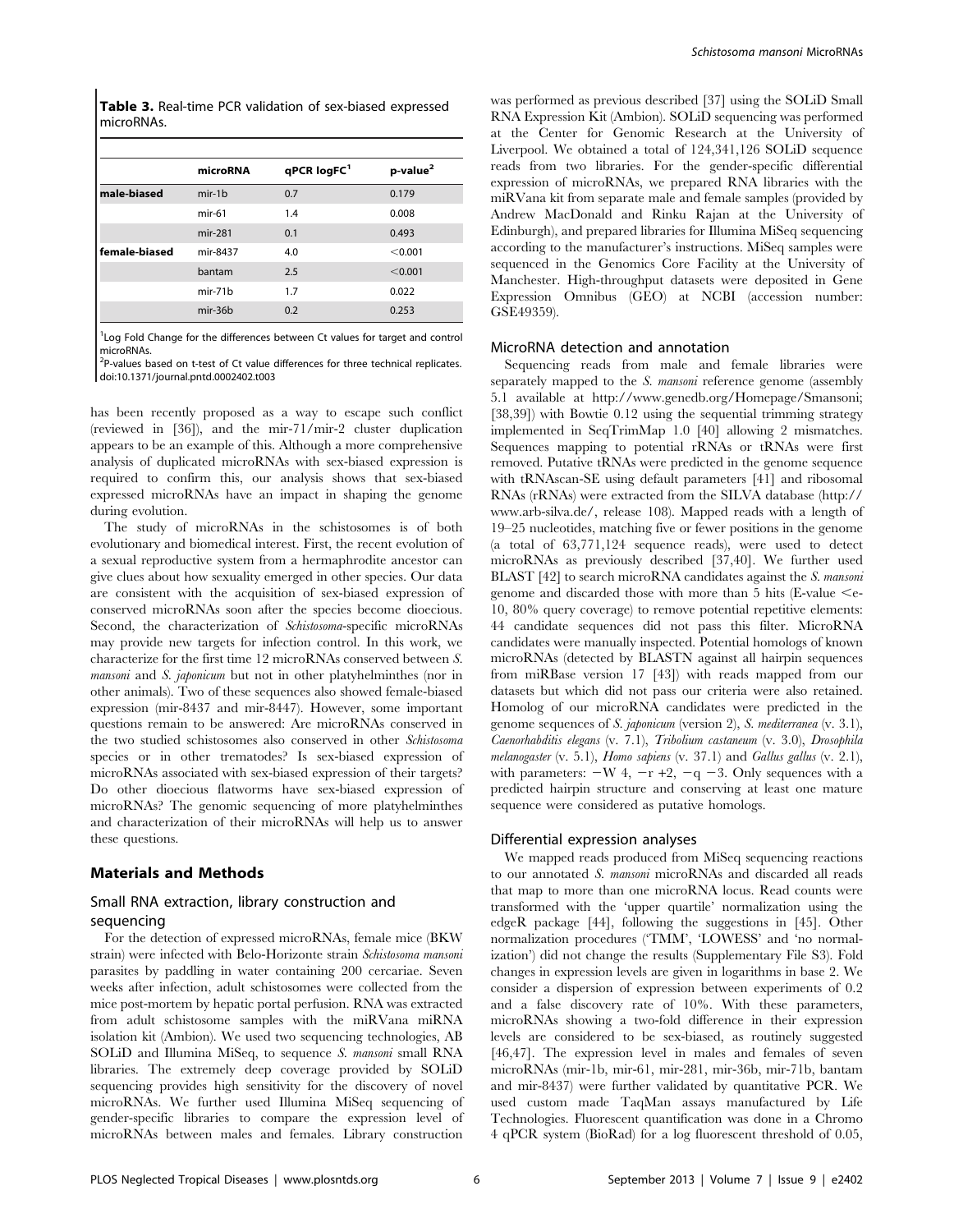using mir-36a (the microRNA showing the least bias in the MiSeq experiments) as the non-sex-biased control microRNA. For each amplification, we performed three technical replicates to estimate the significance of the observed differences.

# Ethical statement

Laboratory animal use was within a designated facility regulated under the terms of the UK Animals (Scientific Procedures) Act, 1986, complying with all requirements therein. The experiments involving mice in this study were approved by the Natural History Museum Ethical Review Process and work was carried out under Home Office project licence 70/6834.

# Supporting Information

File S1 Sequences, chromosomal location and number of reads for all Schistosoma mansoni microRNAs characterized in this study. (XLS)

File S2 Structural features of Schistosoma mansoni microRNA precursors.

(TXT)

# References

- 1. Steinmann P, Keiser J, Bos R, Tanner M, Utzinger J (2006) Schistosomiasis and water resources development: systematic review, meta-analysis, and estimates of people at risk. Lancet Infect Dis 6: 411–425.
- 2. Utzinger J, N'goran EK, Caffrey CR, Keiser J (2011) From innovation to application: social-ecological context, diagnostics, drugs and integrated control of schistosomiasis. Acta Trop 120 Suppl 1: S121–137.
- 3. Gryseels B, Polman K, Clerinx J, Kestens L (2006) Human schistosomiasis. Lancet 368: 1106–1118.
- 4. Basch PF (1990) Why do schistosomes have separate sexes? Parasitol Today (Regul Ed) 6: 160–163.
- 5. Criscione CD, Valentim CLL, Hirai H, LoVerde PT, Anderson TJC (2009) Genomic linkage map of the human blood fluke Schistosoma mansoni. Genome Biol 10: R71.
- 6. Vicoso B, Bachtrog D (2011) Lack of Global Dosage Compensation in Schistosoma mansoni, a Female-Heterogametic Parasite. Genome Biology and Evolution 3: 230–235.
- 7. Hoffmann KF (2004) An historical and genomic view of schistosome conjugal biology with emphasis on sex-specific gene expression. Parasitology 128 Suppl 1:  $S11–22$
- 8. Loker ES, Brant SV (2006) Diversification, dioecy and dimorphism in schistosomes. Trends Parasitol 22: 521–528.
- 9. Lawton SP, Hirai H, Ironside JE, Johnston DA, Rollinson D (2011) Genomes and geography: genomic insights into the evolution and phylogeography of the genus Schistosoma. Parasit Vectors 4: 131.
- 10. Hoffmann KF, Johnston DA, Dunne DW (2002) Identification of Schistosoma mansoni gender-associated gene transcripts by cDNA microarray profiling. Genome Biol 3: RESEARCH0041.
- 11. Fitzpatrick JM, Johansen MV, Johnston DA, Dunne DW, Hoffmann KF (2004) Gender-associated gene expression in two related strains of Schistosoma japonicum. Mol Biochem Parasitol 136: 191–209.
- 12. Cheng G-F, Lin J-J, Feng X-G, Fu Z-Q, Jin Y-M, et al. (2005) Proteomic analysis of differentially expressed proteins between the male and female worm of Schistosoma japonicum after pairing. Proteomics 5: 511–521.
- 13. Piao X, Cai P, Liu S, Hou N, Hao L, et al. (2011) Global Expression Analysis Revealed Novel Gender-Specific Gene Expression Features in the Blood Fluke Parasite Schistosoma japonicum. PLoS ONE 6: e18267.
- 14. Bartel DP (2004) MicroRNAs: genomics, biogenesis, mechanism, and function. Cell 116: 281–297.
- 15. Kloosterman WP, Plasterk RHA (2006) The diverse functions of microRNAs in animal development and disease. Dev Cell 11: 441–450.
- 16. Xue X, Sun J, Zhang Q, Wang Z, Huang Y, et al. (2008) Identification and characterization of novel microRNAs from Schistosoma japonicum. PLoS ONE 3: e4034.
- 17. Huang J, Hao P, Chen H, Hu W, Yan Q, et al. (2009) Genome-Wide Identification of Schistosoma japonicum MicroRNAs Using a Deep-Sequencing Approach. PLoS ONE 4: e8206.
- 18. Hao L, Cai P, Jiang N, Wang H, Chen Q (2010) Identification and characterization of microRNAs and endogenous siRNAs in Schistosoma japonicum. BMC Genomics 11: 55.
- 19. Wang Z, Xue X, Sun J, Luo R, Xu X, et al. (2010) An ''In-Depth'' Description of the Small Non-coding RNA Population of Schistosoma japonicum Schistosomulum. PLoS Negl Trop Dis 4: e596.

File S3 Differential expression analysis between male and female Schistosoma mansoni specimens for different normalization methods.

 $(XLS)$ 

File S4 Phylogenetic relationships between mir-71 sequences in Schistosoma mansoni, S. japonicum and Schmidtea mediterranea. (PDF)

## Acknowledgments

We thank Andrew MacDonald and Rinku Rajan for supplying the worm samples for sex-specific differential expression and Maria Ninova for technical assistance with the TaqMan assays. We are also grateful to three anonymous reviewers for helpful comments on the manuscript and to Matt Berriman for discussion on the Schistosoma mansoni genome assembly.

#### Author Contributions

Conceived and designed the experiments: AM SGJ MR. Performed the experiments: AM AK JHLH AME. Analyzed the data: AM AK MR SGJ. Contributed reagents/materials/analysis tools: AME DR. Wrote the paper: AM SGJ MR.

- 20. Cai P, Hou N, Piao X, Liu S, Liu H, et al. (2011) Profiles of Small Non-Coding RNAs in Schistosoma japonicum during Development. PLoS Negl Trop Dis 5: e1256.
- 21. Cai P, Piao X, Hao L, Liu S, Hou N, et al. (2013) A Deep Analysis of the Small Non-Coding RNA Population in Schistosoma japonicum Eggs. PLoS ONE 8: e64003.
- 22. Lu Y-C, Smielewska M, Palakodeti D, Lovci M, Aigner S, et al. (2009) Deep sequencing identifies new and regulated microRNAs in Schmidtea mediterranea. RNA 15:1483–1491.
- 23. Cucher M, Prada L, Mourglia-Ettlin G, Dematteis S, Camicia F, et al. (2011) Identification of Echinococcus granulosus microRNAs and their expression in different life cycle stages and parasite genotypes. Int J Parasitol 41: 439–448.
- 24. Copeland CC, Marz M, Rose D, Hertel J, Brindley PJ, et al. (2009) Homologybased annotation of non-coding RNAs in the genomes of Schistosoma mansoni and Schistosoma japonicum. BMC Genomics 10: 464.
- 25. De Souza Gomes M, Muniyappa MK, Carvalho SG, Guerra-Sa´ R, Spillane C (2011) Genome-wide identification of novel microRNAs and their target genes in the human parasite Schistosoma mansoni. Genomics 98: 96–111.
- 26. Simões MC, Lee J, Djikeng A, Cerqueira GC, Zerlotini A, et al. (2011) Identification of Schistosoma mansoni microRNAs. BMC Genomics 12: 47.
- 27. Qin Y-F, Zhao J-M, Bao Z-X, Zhu Z-Y, Mai J, et al. (2012) Identification of small non-coding RNAs in the planarian Dugesia japonica via deep sequencing. Genomics 99: 315–321.
- 28. Marco A, Hooks K, Griffiths-Jones S (2012) Evolution and function of the extended miR-2 microRNA family. RNA Biology 9: 242–248.
- 29. Gomes M de S, Donoghue MTA, Muniyappa M, Pereira RV, Guerra-Sa´ R, et al. (2013) Computational Identification and Evolutionary Relationships of the MicroRNA Gene Cluster miR-71/2 in Protostomes. J Mol Evol 76: 353– 358.
- 30. Jin X, Lu L, Su H, Lou Z, Wang F, et al. (2013) Comparative analysis of known miRNAs across platyhelminths. FEBS J 280: 3944–3951. doi:10.1111/ febs.12395.
- 31. Hui JHL, Marco A, Hunt S, Melling J, Griffiths-Jones S, et al. (2013) Structure, evolution and function of the bi-directionally transcribed iab-4/iab-8 microRNA locus in arthropods. Nucleic Acids Res 41: 3352–3361.
- 32. Xu M-J, Fu J-H, Nisbet AJ, Huang S-Y, Zhou D-H, et al. (2013) Comparative profiling of microRNAs in male and female adults of Ascaris suum. Parasitol Res 112: 1189–1195.
- 33. Luo G-Z, Hafner M, Shi Z, Brown M, Feng G-H, et al. (2012) Genome-wide annotation and analysis of zebra finch microRNA repertoire reveal sex-biased expression. BMC Genomics 13: 727.
- 34. Ellegren H, Parsch J (2007) The evolution of sex-biased genes and sex-biased gene expression. Nat Rev Genet 8: 689–698.
- 35. Vicoso B, Charlesworth B (2006) Evolution on the X chromosome: unusual patterns and processes. Nat Rev Genet 7: 645–653.
- 36. Gallach M, Betrán E (2011) Intralocus sexual conflict resolved through gene duplication. Trends in Ecology & Evolution 26: 222–228.
- 37. Marco A, Hui JHL, Ronshaugen M, Griffiths-Jones S (2010) Functional shifts in insect microRNA evolution. Genome Biol Evol 2: 686–696.
- 38. Berriman M, Haas BJ, LoVerde PT, Wilson RA, Dillon GP, et al. (2009) The genome of the blood fluke Schistosoma mansoni. Nature 460: 352–358.